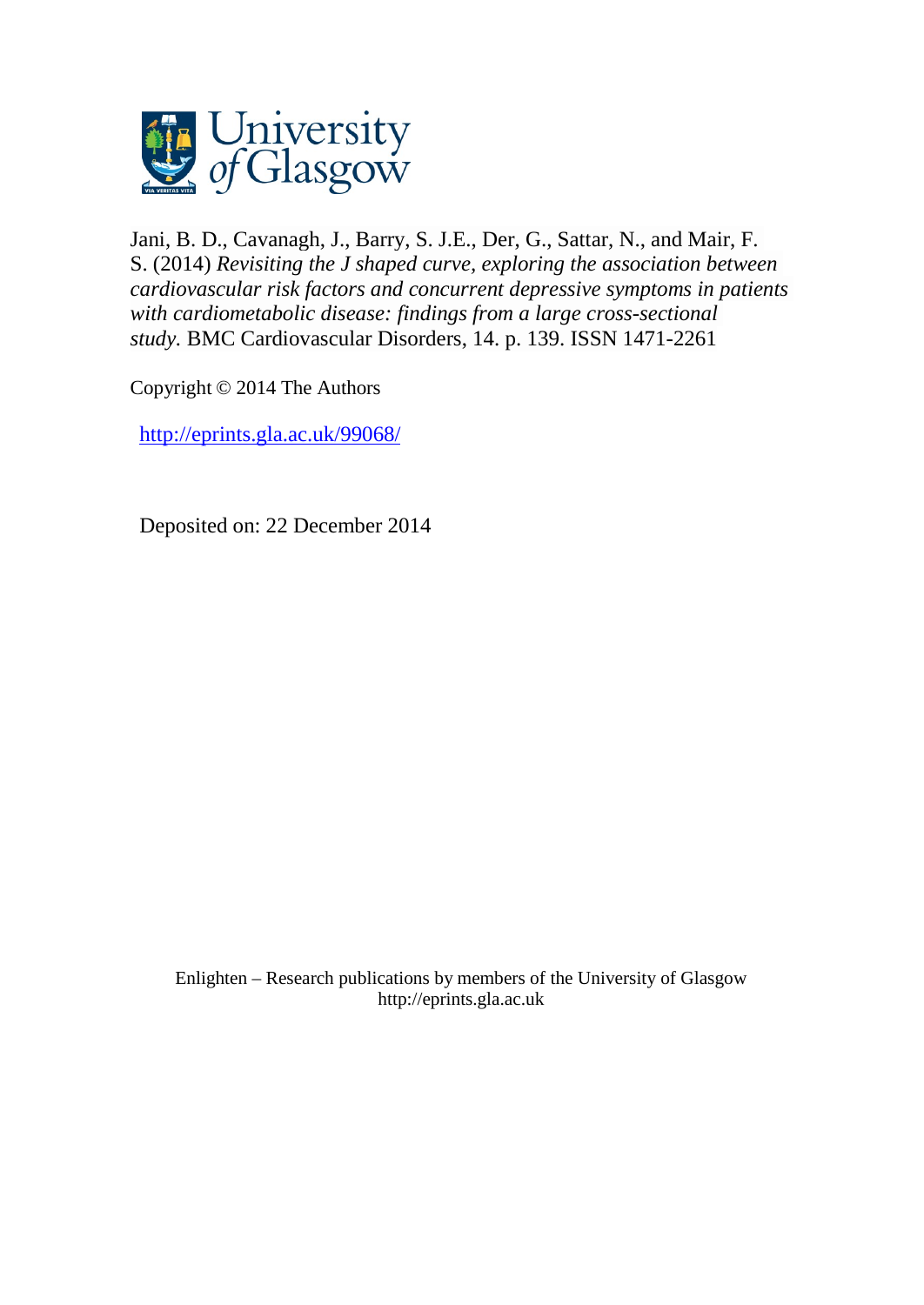## **RESEARCH ARTICLE Example 2014 12:30 The SEAR CHA RTICLE**



# Revisiting the J shaped curve, exploring the association between cardiovascular risk factors and concurrent depressive symptoms in patients with cardiometabolic disease: Findings from a large cross-sectional study

Bhautesh Dinesh Jani<sup>1</sup>, Jonathan Cavanagh<sup>2</sup>, Sarah JE Barry<sup>3</sup>, Geoff Der<sup>4</sup>, Naveed Sattar<sup>5</sup> and Frances S Mair<sup>6\*</sup>

## Abstract

Background: Depression is common in patients with cardiometabolic diseases but little is known about the relationship, if any, between cardiovascular risk factor values and depressive symptoms in patients with these conditions. The objective of this paper is to study the association between cardiovascular risk factors and concurrent depressive symptoms in patients with three common cardiometabolic conditions: coronary heart disease (CHD), stroke and diabetes.

**Methods:** We retrospectively reviewed primary care data for  $N = 35537$  with 1 of the above 3 conditions who underwent depression screening using the depressive subscale of hospital anxiety and depression score (HADS-D). We reviewed 4 cardiometabolic risk factors (Systolic Blood Pressure [SBP], Diastolic Blood Pressure [DBP], BMI and total cholesterol) recorded concurrently in all patients and HbA1c in patients with diabetes (n = 18453). We analysed the association between individual risk factor value and a positive HADS-D screening result (>7) using logistic regression.

Results: SBP and BMI were noted to have a non-linear "J-shaped" relationship with the probability of having a positive HADS-D and observed nadirs (levels with the lowest probability) of 148 mm Hg and 30.70 kg/m2, respectively. Total cholesterol and DBP found to have a weaker curvilinear association with concurrent depression symptoms and nadirs of 3.60 mmol/l and 74 mmHg. Among patients with Diabetes, HbA1c was also found to have a "J-shaped" relationship with probability of having a positive HADS-D with an observed nadir of 7.06% DCCT. The above relationships remain significant after adjusting for age, sex, socio-economic status and number of co-morbid conditions.

Conclusion: In patients with cardiometabolic disease, cardiovascular risk factor values at both extremes were associated with higher positive depression screening after adjusting for confounders. These findings have potentially important implications for clinical practice in relation to both risk stratification for depression and approaches to secondary prevention in individuals with cardiometabolic disease and merit further investigation to determine the nature and direction of the observed association.

Please see related article: [http://www.biomedcentral.com/1741-7015/12/199.](http://www.biomedcentral.com/1741-7015/12/199)

Keywords: Cardiovascular risk factors, J-curve, Depression, Blood pressure, Body mass index, Total cholesterol, HbA1C, Diabetes, Stroke, Coronary heart disease

\* Correspondence: [frances.mair@glasgow.ac.uk](mailto:frances.mair@glasgow.ac.uk) <sup>6</sup>

<sup>6</sup>Professor of Primary Care Research, General Practice and Primary Care, Institute of Health and Wellbeing, College of Medical, Veterinary and Life Sciences, University of Glasgow, Glasgow G112 9LX, UK Full list of author information is available at the end of the article



© 2014 Jani et al.; licensee BioMed Central Ltd. This is an Open Access article distributed under the terms of the Creative Commons Attribution License [\(http://creativecommons.org/licenses/by/4.0\)](http://creativecommons.org/licenses/by/4.0), which permits unrestricted use, distribution, and reproduction in any medium, provided the original work is properly credited. The Creative Commons Public Domain Dedication waiver [\(http://creativecommons.org/publicdomain/zero/1.0/](http://creativecommons.org/publicdomain/zero/1.0/)) applies to the data made available in this article, unless otherwise stated.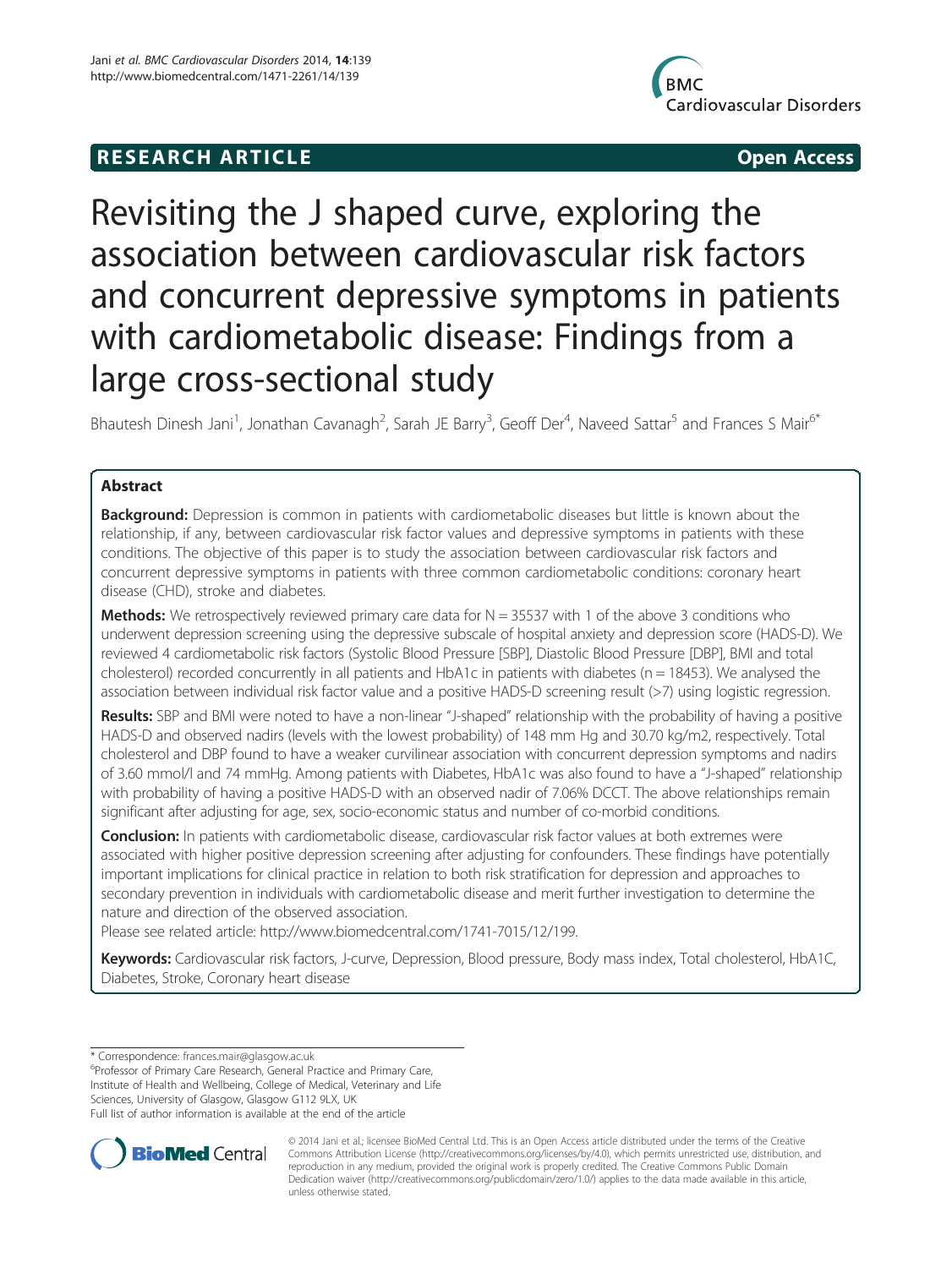#### Background

Patients with chronic disease are two to three times more likely to suffer from depression when compared to the general population [\[1,2\]](#page-7-0). It is estimated that depression prevalence is 15-25% in patients with cardio-metabolic diseases such as coronary heart disease (CHD), diabetes and stroke [\[3](#page-7-0)-[5](#page-7-0)]. Those with cardiometabolic disease who have suffered from depression have been reported to experience increased adverse clinical outcomes and mortality, and poorer functional abilities [[4,6](#page-7-0)-[8\]](#page-7-0).

In 2008, the American Heart Association Science Advisory recommended routine depression screening for all patients with CHD [\[9](#page-7-0)]. However, there is no evidence to date that routine depression screening for patients with cardiometabolic disease leads to any improvement in depression or cardiac outcomes [[10](#page-7-0),[11](#page-7-0)]. Moreover, there is some evidence in the UK and US to suggest that routine depression screening for all patients with cardiometabolic disease may struggle to achieve universal coverage [[12-14](#page-7-0)]. In the UK, NICE(National Institute for Health and Care Excellence) recommends that depression screening or 'case finding' in patients with chronic disease should be targeted towards those who are believed to be 'high risk' [[15](#page-7-0)]; but further research is needed to define who is at 'high risk'.

The relationship between depression and traditional cardiometabolic disease risk factors such as obesity, hypertension, hyperlipidaemia and raised HbA1c have been studied extensively in the general population. Depression is noted to have a significant positive association with obesity in the general population, with a stronger association noted in females [[16,17\]](#page-7-0). In addition, evidence from longitudinal studies show that depression may have a bidirectional relationship with obesity [\[18\]](#page-7-0). Results from a meta-analysis of prospective cohort studies shows that depression increases the risk of hypertension incidence in the community [\[19](#page-7-0)]. A contradictory relationship has been observed between depression and hyperlipidaemia in elderly men and women in the community; with increased prevalence of depressive symptoms observed with low levels of high density lipoprotein cholesterol (higher atherogenic risk) in women and with low levels of low density lipoprotein cholesterol (lower atherogenic risk) in men [\[20\]](#page-7-0). In a prospective study of older adults in the general population, the probability of depression increased with raised HbA1c [\[21\]](#page-7-0). However, most of the evidence in this area has come from general population studies and there is a paucity of research in those with known cardiometabolic diseases who are likely to be subjected to treatment to reduce these risk factors.

Little is known about the relationship between cardiovascular risk factors and depressive symptoms in those with cardiometabolic disease. The aim of this project is to address this gap by studying the relationship, if any, between a range of cardiovascular risk factors (specifically SBP, DBP, total cholesterol, HbA1c and BMI) and depressive symptoms in those with three cardiometabolic conditions, namely, stroke, diabetes and CHD.

## **Methods**

#### Ethics statement

We received approval from the West of Scotland research ethics committee to undertake this work. The work involved retrospective analysis of a large routinely collected dataset which was completely annonymised and the research team did not have access to patient identifiers, hence individual patient consent was not obtained. NHS Greater Glasgow and Clyde Enhanced Services data group, which was the authorised "guardian" of this data set, granted the permission to analyse the data.

#### Study design and setting

The data reported in this paper comes from the West of Scotland, with a population of circa 1.8 million served by two different health boards. The local health boards oversee a programme of incentivised depression screening in chronic disease as part of a wider chronic disease management programme of 'Local Enhanced Services' (LES). These are contractual arrangements at a local health board level with family practices where incentivisation is offered to primary care practitioners on certain indicators of chronic disease management. However, there are no penalties for non-adherence. In the areas under investigation in our study, family practices were paid under the LES scheme to carry out a comprehensive annual health assessment, which included depression screening, for patients with three common cardiometabolic conditions, CHD, diabetes and stroke. The annual health assessment was usually carried out by a practice nurse and lasted approximately one hour. The protocol for health assessment was specific for each of the three diseases but included monitoring of blood pressure (BP), total cholesterol, body mass index (BMI) and in those with diabetes, HbA1c. The assessment included detailed history taking, various physical examinations and blood tests.

#### Participants

We restricted our analysis to adults aged from 18 to 90 and health assessments recorded between 01/04/2008 to 31/03/2009. A total of 125,143 patients were listed as having CHD, diabetes or stroke in the year 2008–09, the "DepChron" dataset [\[14](#page-7-0)], described in a previous publication. Of the total sample, 10,670 (8.5%) patients were under treatment for depression and were thus exempt from screening. The remaining 114,473 (91.5% of total sample size) patients were eligible for depression screening. However, the uptake of depression screening was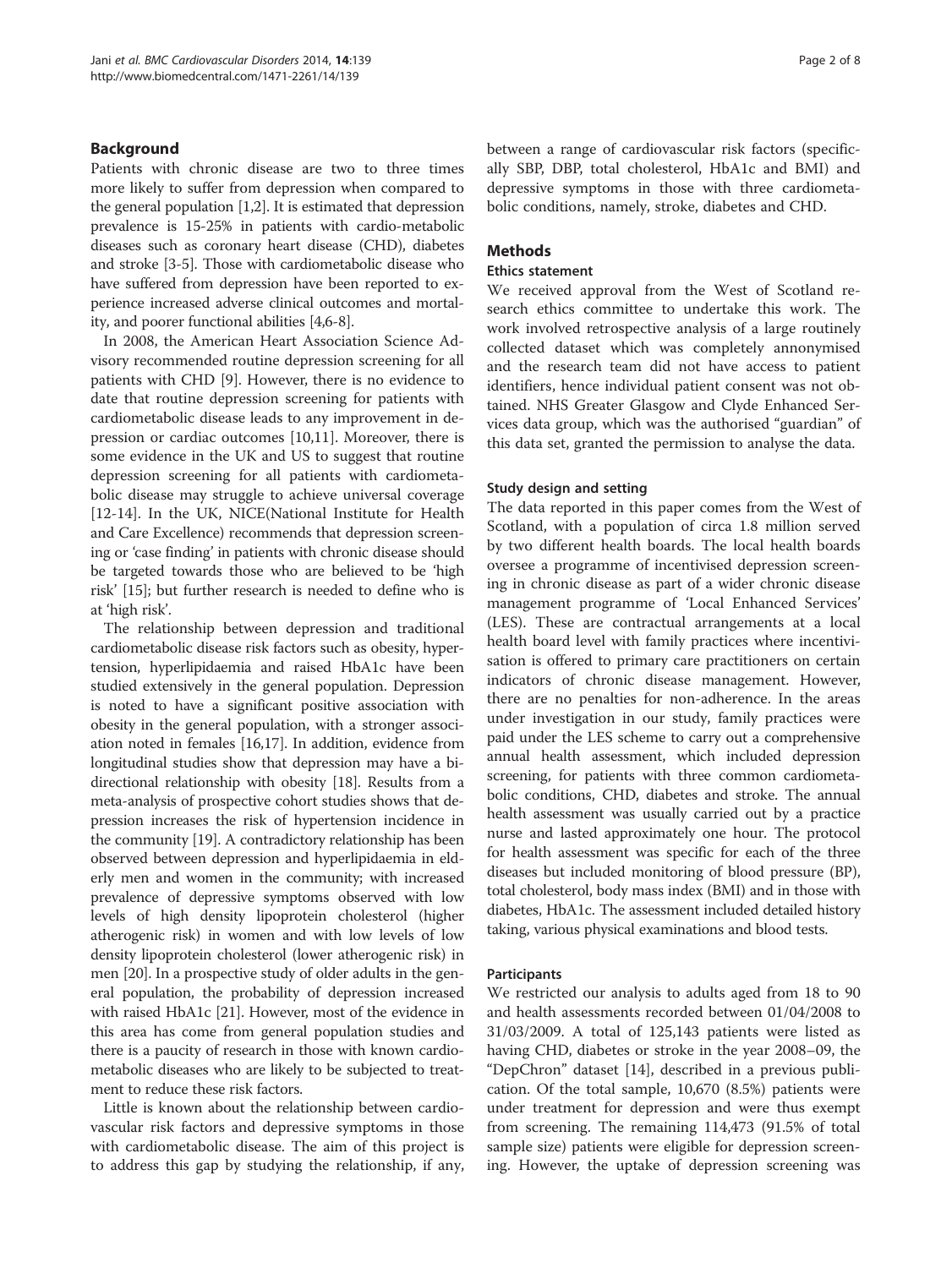poor and only undertaken in 35,537 (31.1% of those eligible) and 78,936 (68.9%) were not screened.

#### Measurement of clinical risk factors and outcome variable

Systolic blood pressure (SBP) and diastolic blood pressure (DBP) measurements were recorded in mm Hg and BMI in  $\text{kg/m}^2$  determined from height and weight measurements. A blood sample was collected by the practice nurse at the time of assessment; the result for total cholesterol was reported in mmol/l and HbA1c was reported in Diabetes Control and Complications Trial (DCCT) units.

We restricted the values for cardiovascular risk factors to a clinically plausible range based on both our clinical judgement and the findings of general population studies. SBP measurements were restricted to a range between 90 to 240 mm Hg and DBP to a range between 50 to 130 mm Hg [\[22,23](#page-7-0)]. Similarly, BMI was restricted to a range between 15 to55 [[24\]](#page-7-0), total cholesterol to 2–10 [[25\]](#page-7-0) and HbA1C to 3-18% [\[26\]](#page-7-0). Observations in the data which were outside these range were excluded from the analysis. The depression subscale of HADS (HADS-D) gives a total score of 0 to 21, and a threshold of >7 was used to define the presence of depressive symptoms, as endorsed by national guidelines [[27\]](#page-7-0). The area based Scottish Index of Multiple Deprivations (SIMD) was used as a measure of socioeconomic status [\[28](#page-8-0)].

#### Statistical analysis

We used multiple logistic regression with the outcome variable as the prevalence of a positive screening for depression (defined as HADS-D >7). We used five separate regression models to examine the impact of each individual cardiovascular risk factor (SBP, DBP, total cholesterol, BMI, HbA1c) on the odds of a raised HADS-D. We entered quadratic terms for each clinical measure into regression models to allow for a non-linear relationship. We entered age (18–64 vs. 65–90), sex (male vs. female) and socio-economic status (deprived: SIMD deciles 1–5 vs. affluent: SIMD deciles 6–10) into all of the models as binary variables. We also included the number of comorbid conditions (range 1–3, representing a combination of one or more of the three cardiometabolic disease under investigations: CHD, stroke or diabetes) into all regression models as a categorical variable. We present the results as a graph of the predicted probability of a raised HADS-D against corresponding values of the clinical risk factor. We calculated the turning point for each risk factor using the formula min  $= -b/2a$  where "a" represents coefficient of quadratic term and "b" represents coefficient of linear term.

We used the R statistical software, version 3.0.2 for statistical analysis [[29\]](#page-8-0).

#### Supplementary and sensitivity analyses

The screened population was a subset of the whole dataset and the majority of the patients eligible for depression screening did not have HADS-D recorded due to poor uptake of depression screening. We compared the demographic features and distribution of clinical risk factors in both the screened population and the total population. We tested for interactions of each clinical risk factor with age, gender, number of comorbid condition and deprivation status for each of the corresponding regression models to check for potential effect modification. We also tested for cubic terms in each of the five regression models for five clinical measures. Sensitivity of the results to excluded values was assessed by repeating the analyses with all available patients.

We also performed multiple linear regression analysis with HADS-D as a continuous scale. We used five separate regression models to examine the impact of each individual cardiovascular risk factor (SBP, DBP, total cholesterol, BMI, HbA1c) on HADS-D as a continuous scale after excluding extreme values for each clinical measure as defined above. Quadratic and cubic terms for each clinical measure and other predictor variables, such as age, sex, socio-economic status and number of co-morbid conditions were added to the linear regression model as described above. The turning point or the "nadir" was calculated using the same formula described in the preceding section.

#### Results

#### Sample size and characteristics

N = 35,537 (32.5% of total population) patients with one of the three chronic cardiometabolic diseases CHD, previous stroke and diabetes had results of depression screening with HADS-D recorded (see Figure [1](#page-4-0)). The demographic characteristics and cardiovascular risk factor distribution between the screened and total population were similar (please see "Additional file [1-](#page-7-0)Additional Analysis"). The HADS-D was positive (>7) for 7080 patients (19.9%). The demographic characteristics of the study sample are described in Table [1](#page-4-0).

The distributions of the five cardiovascular risk factors in the study sample such as sample mean, standard deviation, missing values and the observations outside the plausible range considered and observed nadirs are described in Table [2.](#page-5-0)

#### Blood pressure, total cholesterol, body mass index and depression

SBP was found to have a "J-shaped" relationship with the probability of having a positive result with HADS-D screening, based on a regression model using all of the screened population with at least one of the three chronic diseases. The nadir or the minimum level of SBP with the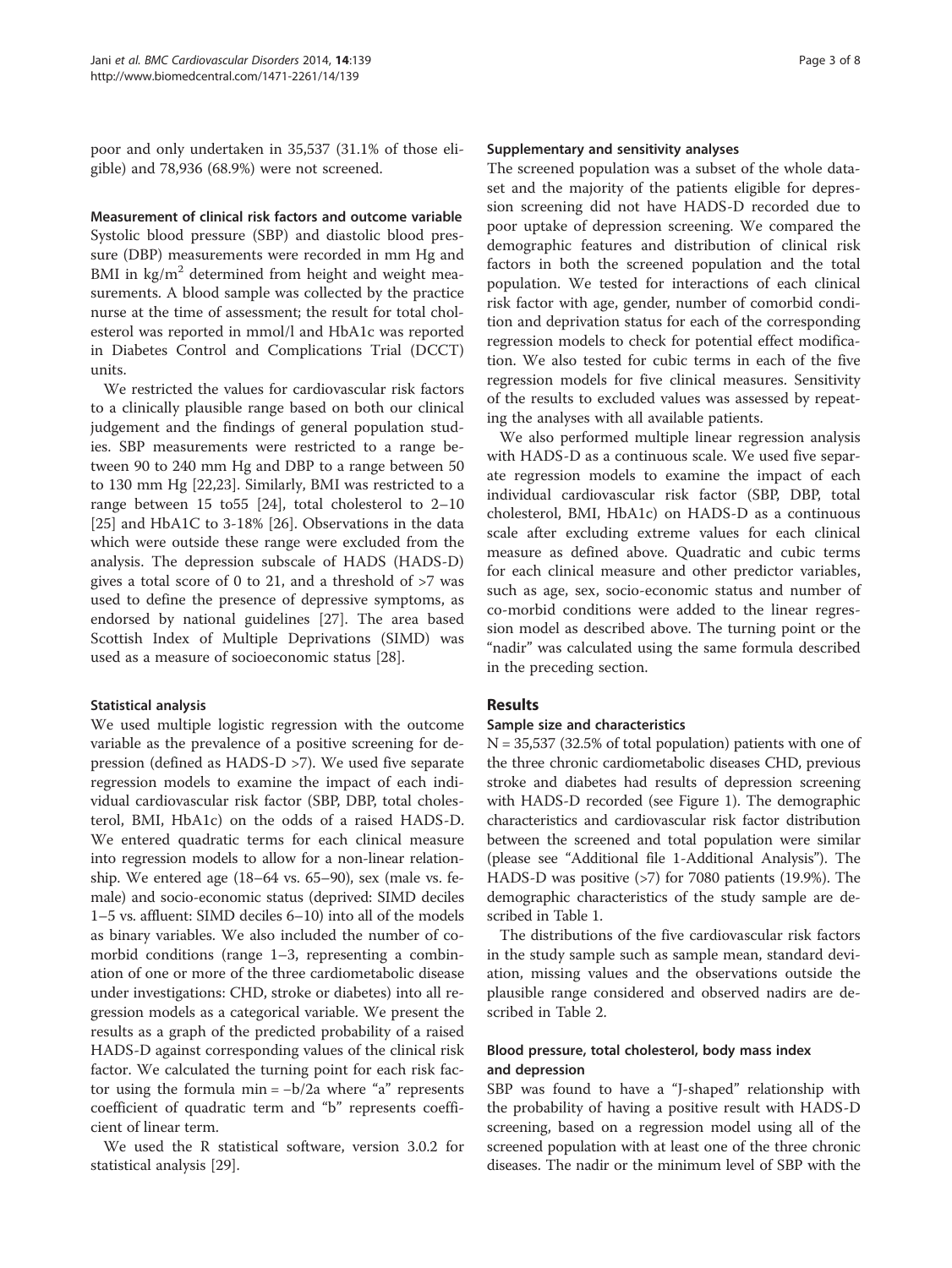<span id="page-4-0"></span>

least probability of having a positive screening result with HADS-D was found to be 148 mm Hg (see Figure [2](#page-5-0)). DBP was found to have a "J-shaped" relationship with the probability of having a positive result with HADS-D screening, based on a regression model using all of the screened population with at least one of the three chronic diseases. However, the shape of the J-curve was shallow for DBP when compared with SBP. The nadir for DBP with the least probability of having a positive screening result with HADS-D was found to be 74 mm Hg. This observed relationship between SBP, DBP and depressive symptoms remained significant after adjusting for age, sex, number of comorbid conditions and socio-economic status.

BMI was found to have a non-linear relationship with the probability of having a positive result with HADS-D screening, based on a regression model using all of the screened population with at least one of the three cardiometabolic conditions. The nadir or the minimum level for BMI was found to be  $30.70 \text{ kg/m}^2$  (see Figure [2\)](#page-5-0). Total Cholesterol was found to have a non-linear relationship

|  |  |  | Table 1 Patient demographics of the study sample |  |  |  |  |
|--|--|--|--------------------------------------------------|--|--|--|--|
|--|--|--|--------------------------------------------------|--|--|--|--|

|                              | Demographics    | DepChron<br>$(n=35,537)$ |  |
|------------------------------|-----------------|--------------------------|--|
| Age group                    | Missing         | 11                       |  |
|                              | 18-64           | 11553 (32.52%)           |  |
|                              | 64-90           | 23973 (67.48%)           |  |
| Gender                       | Missing         | 18                       |  |
|                              | Male            | 20658 (58.16%)           |  |
|                              | Female          | 14861 (41.84%)           |  |
| Deprivation status           | Missing         | 732                      |  |
|                              | <b>Deprived</b> | 22726 (65.30%)           |  |
|                              | <b>Affluent</b> | 12079 (34.70%)           |  |
| Number of comorbid condition | Missing         | 0                        |  |
|                              | One             | 27356 (76.99%)           |  |
|                              | Two             | 7410 (20.85%)            |  |
|                              | Three           | 771 (2.16%)              |  |

with the probability of having a positive result with HADS-D screening (HADS-D > 7), based on the same regression model described above. However, the shape of the curve was less pronounced with lower values of total cholesterol and wider confidence intervals when compared to SBP and BMI. The nadir or the minimum level for total cholesterol was found to be 3.60 mmol/l (see Figure [2\)](#page-5-0). The relationship between BMI and total cholesterol with probability of having HADS-D positive remained significant after adjusting for age, sex, number of comorbid conditions and socio-economic status.

#### HbA1C and depression

HbA1c was found to have a non-linear "J-shaped" relationship with the probability of having a positive result with HADS-D screening (HADS-D > 7), based on a regression model using only patients with diabetes  $(n = 18,453, \text{ missing} = 2775, \text{ excluded} = 2)$ . The shape of the curve was more similar but the confidence intervals were slightly wider, when compared to SBP, DBP and BMI. The nadir or the minimum level for HbA1c was found to 7.06% DCCT (54 mmol/mol IFCC) (see Figure [3\)](#page-6-0). This relationship also remained significant after adjusting for age, sex, number of comorbid conditions and socio-economic status.

#### Supplementary and sensitivity analysis

There were no significant cubic terms for any of the cardiovascular risk factors. There were significant interactions between DBP and sex (p-value  $= 0.01$ ) and BMI and age (p-value = 0.009) (please see "Additional file [1-](#page-7-0) Additional Analysis"). Hence, we calculated the nadirs separately for these groups with significant interactions. The nadirs for DBP were 78 mm Hg for males and 63 mm Hg for females respectively. The nadirs for BMI were 32.12 kg/m2 for those aged18-64 years and 29.54 kg/m2 for those 65–90 years respectively. The shape of the curve was unchanged for DBP and BMI after doing sub-group analysis for sex and age respectively (please see "Additional file [1-](#page-7-0)Additional Analysis"). The results were unchanged after including extremes of clinical values outside the clinically plausible range described above (please see "Additional file [1-](#page-7-0)Additional Analysis").

The five cardiovascular risk factors had a non-linear relationship in the respective linear regression models, after adjusting for age, sex, socio-economic status and number of co-morbid conditions. The observed nadirs for SBP, DBP, total cholesterol and BMI were 145 mm Hg, 78 mm Hg, 3.41 mmol/l and 30.25 kg/m2 respectively. The observed nadir for HbA1c in patients with diabetes was 6.21 DCCT (44.4 mmol/mol IFCC). The value for HADS-D increased with increase in value of these clinical measures above their respective nadirs but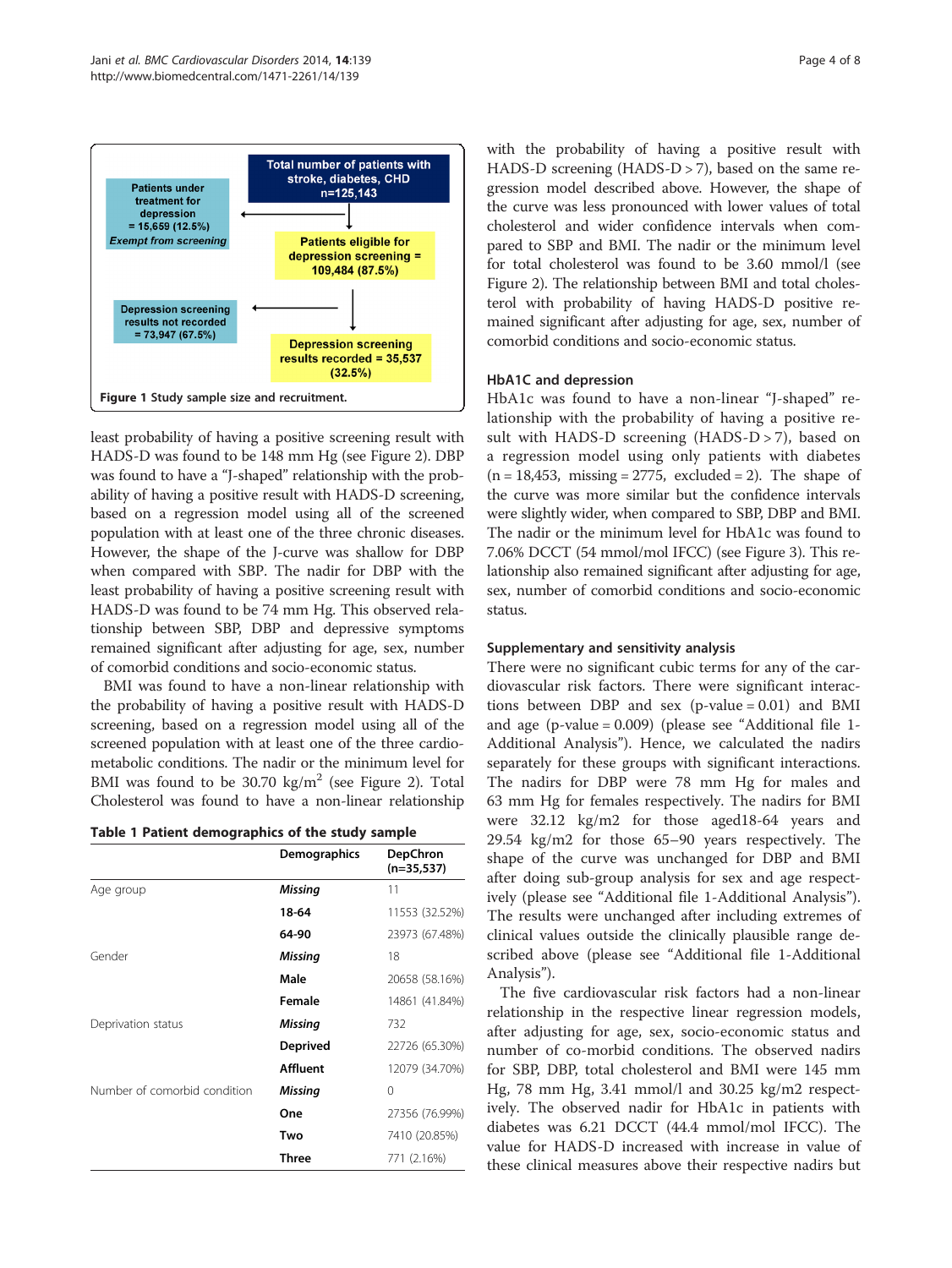| ------------- -------- ---- ----- |                       |           |                   |            |                        |  |  |  |  |
|-----------------------------------|-----------------------|-----------|-------------------|------------|------------------------|--|--|--|--|
| Clinical measure (range included) | Mean (SD)             | N missing | <b>Exclusions</b> | N analyzed | <b>Observed nadirs</b> |  |  |  |  |
| Systolic BP (90-240)              | 133 (17.54)           | 3398      | $n < 90 = 110$    | 32029      | 148 mm Hg              |  |  |  |  |
|                                   |                       |           | $n > 240 = 0$     |            |                        |  |  |  |  |
| Diastolic BP (50-130)             | $74 \cdot 57$ (10.32) | 3398      | $n < 50 = 165$    | 31972      | 74 mm Hg               |  |  |  |  |
|                                   |                       |           | $n > 130 = 2$     |            |                        |  |  |  |  |
| Body mass index (15-55)           | $28 \cdot 95(6.02)$   | 5398      | $n < 15 = 29$     | 30042      | 30.70 kg/m2            |  |  |  |  |
|                                   |                       |           | $n > 55 = 68$     |            |                        |  |  |  |  |
| Total cholesterol (2-10)          | $4 \cdot 31$ (1.05)   | 4226      | $n < 2 = 50$      | 31244      | 3.60 mmol/l            |  |  |  |  |
|                                   |                       |           | $n > 10 = 17$     |            |                        |  |  |  |  |
| HbA1c (3-18)                      | $7 \cdot 52$ (1.68)   | 2775      | $n < 3 = 2$       | 15676      | 7.06 DCCT              |  |  |  |  |
|                                   |                       |           | $n > 18 = 0$      |            |                        |  |  |  |  |

<span id="page-5-0"></span>Table 2 Study sample (n = 35537) distribution for the five clinical risk factors, missing values, the number of extreme observations outside the usually observed clinically plausible values, analyzed data and observed nadirs

Legend:  $BP = Blood Pressure; n = 18453 for HbA1c.$ 

it increased with decrease in value below these observed nadirs. There were no significant cubic terms. The results of each linear regression are presented in detail in "Additional file [2-](#page-7-0) Linear Regression with HADS-D as continuous measure".

#### **Discussion**

In a large, community based sample of patients with CHD, previous stroke, or diabetes depressive symptoms assessed using depression screening were found to have a nonlinear association with five routine cardiovascular risk factors of disease management. The relationships were 'J-shaped' with high levels of SBP and BMI associated with greater levels of concurrent depressive symptoms, but with the lowest levels also associated with increased prevalence of depressive symptoms. DBP and total Cholesterol had a similar but weaker relationship with depression. In patients with diabetes, a "J-shaped" relationship was again observed between HbA1c levels and depressive symptoms. These associations remained significant after adjusting for demographic factors such as age, sex, number of comorbid conditions and socioeconomic status; including or excluding clinical observations with extreme values and using HADS-D as continuous scale.

Previous evidence studying the relationship between cardiovascular risk factor values and depressive symptoms has mainly come from general population studies. Barrett-Connor et al. reported a non-linear relationship between DBP and depression with a observed nadir of 75 mm Hg DBP for concurrent depressive symptoms in a general population sample [[30](#page-8-0)]. In various cross-sectional studies involving mainly elderly population, depression has been observed to have a non-linear association with SBP [[31](#page-8-0)-[34](#page-8-0)] and DBP [[30,35](#page-8-0)]. Similarly, increased prevalence of depressive symptoms has been observed with extreme values of total cholesterol [[36,37\]](#page-8-0) and HbA1c in general population samples [[38](#page-8-0)], in a non-linear trend. There is as yet no published literature that we know of that examines the relationship between cardiovascular risk factors and depressive symptoms in those with cardiometabolic disease.

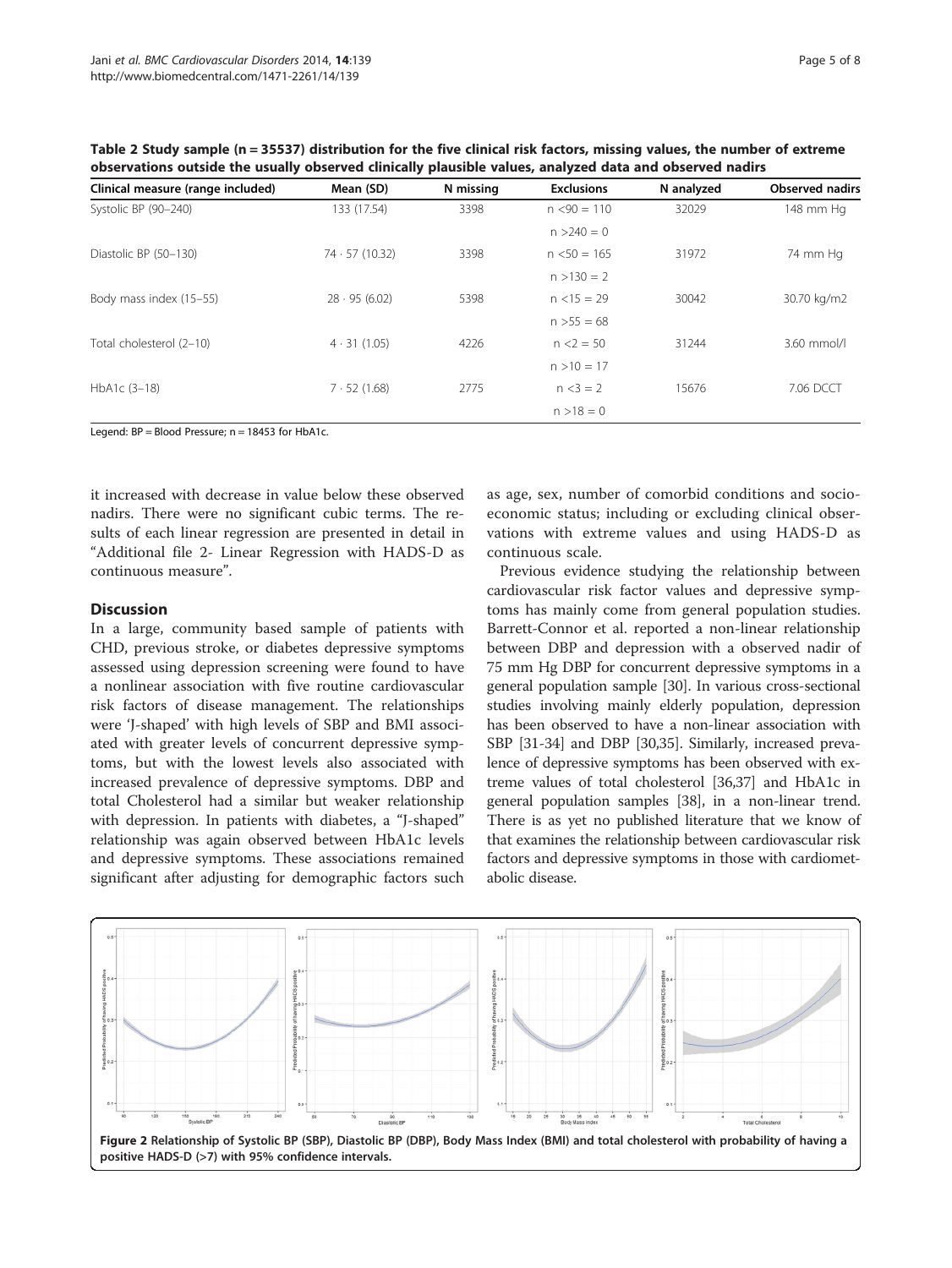<span id="page-6-0"></span>

Non-linear relationship between extreme values of SBP, DBP, BMI and HbA1c and adverse clinical outcomes such as increased incidence of vascular events and deaths in patients with cardiometabolic conditions has been reported extensively [[39-43\]](#page-8-0).

There are two potential implications of our findings. Firstly, if the association between extreme values of these risk factors with depressive symptoms in those with cardiometabolic disease is supported by prospective studies, then this relationship could be used to identify those at "high risk" of depression. This would then offer a mechanism for targeting of depression screening in those with cardiometabolic disease. Secondly, these results need to be replicated using other datasets and also prospectively to further explain the nature and direction of the observed association between depressive symptoms and cardiovascular risk factors values. Such further investigation is necessary in order to determine whether the lower cardiovascular risk factors are merely markers of other disease processes (for example, low total cholesterol levels associated with malnutrition, liver diseases and haematological diseases) [\[44-46](#page-8-0)] that may make patients more vulnerable to experiencing depressive symptoms or whether it could be attributed to a potential side-effect of aggressive cardiovascular risk factor management [\[47](#page-8-0)-[50\]](#page-8-0).

This study has a number of key strengths. The data came from a large, community based sample, and importantly reflecting real life clinical practice. There are several limitations. As the study was based on cross-sectional analysis, it is not possible to make causal inferences from the findings of this study. It is therefore unclear whether the observed non-linear association of cardiovascular risk factors with prevalent depressive symptoms is due to cause or effect.

Secondly, we did not have complete information on biobehavioural factors such as smoking status, alcohol intake and levels of physical activity which are likely to influence the values of cardiovascular risk factors considered and also the prevalence of depressive symptoms [\[51-54\]](#page-8-0).

Since only a minority of the patients were actually screened, depression status was unknown for a large number of patients, which remains an important limitation. There may be important differences between patients with known depression status and those whose depression status was unknown, which are not clearly evident from their baseline demographic data. Practitioners may intuitively screen those patients where they are more likely to get a positive result, for instance patients with multimorbidity. Also, there is a possibility of reverse causality with GPs reviewing a patient whom they consider to have depression and offering screening subsequently. Previously reported barriers to discussing depression (or mental health) in patients with chronic disease in primary care, such as stigma associated around the 'label' and physicians' preconception of normalizing depression in patients with chronic disease, could be influencing factors behind low uptake of depression screening in our study [\[55,56](#page-8-0)].

Finally, the overall accuracy of depression screening in our study was reliant on HADS-D which is a self-reported measure and it is not a gold standard measure for assessing depressive symptoms in patients with cardiometabolic disease in a primary care setting [\[11,](#page-7-0)[57,58](#page-8-0)]. We also did not have information on history of previous episodes of depression for patients in our study which may influence the prevalence levels for depressive symptoms.

#### Conclusion

In a general practice sample of patients with CHD, stroke, or diabetes, depressive symptoms were found to have a strong curvilinear association with SBP, BMI, and HbA1c; and a weaker curvilinear association with total cholesterol and DBP. Further investigation of these relationships is urgently needed to clarify the nature of these associations, in order to determine whether they have potentially important implications for clinical practice in relation to either risk stratification for depression or our approach to secondary prevention in individuals with cardiometabolic disease.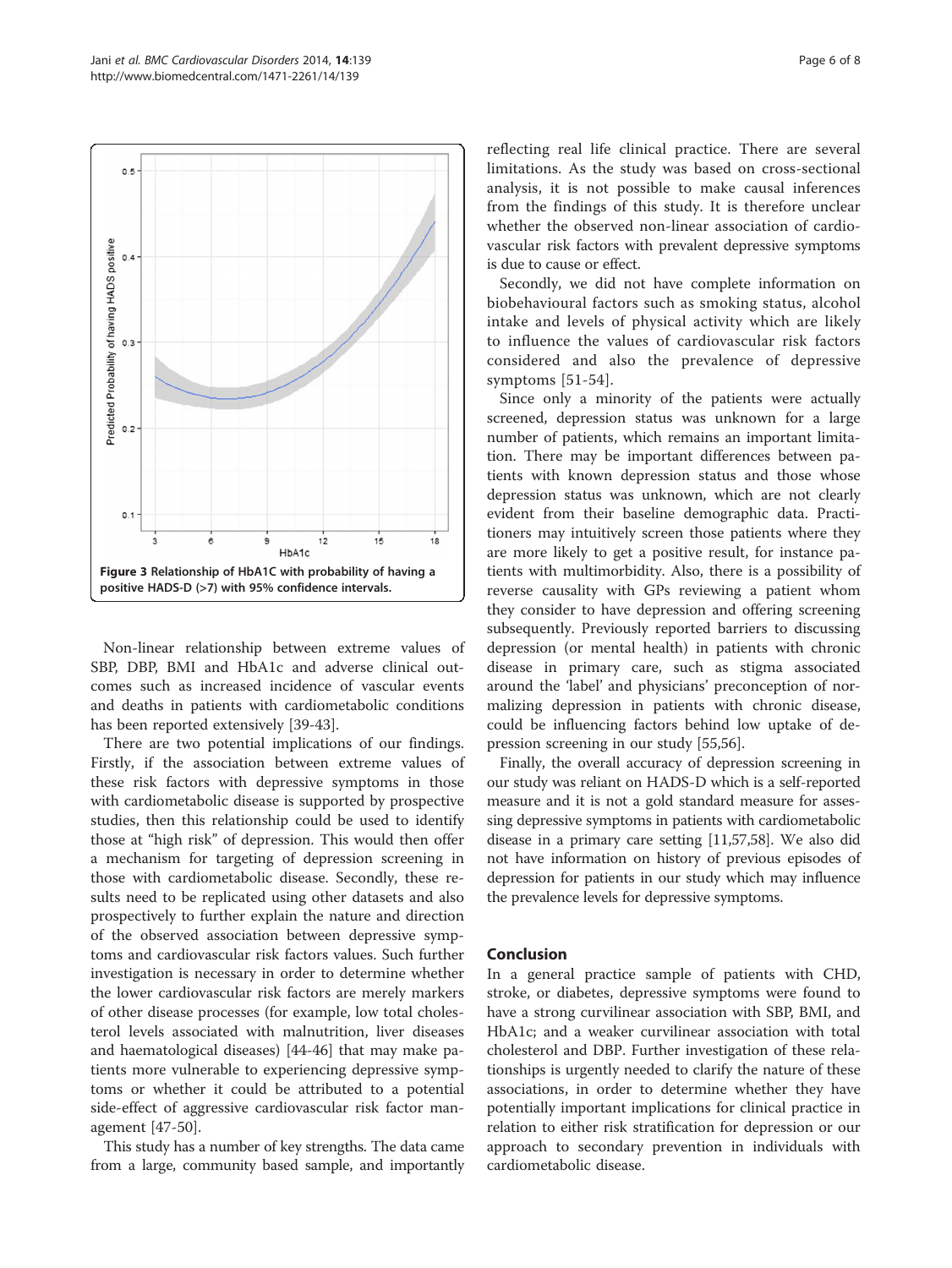### <span id="page-7-0"></span>Additional files

[Additional file 1:](http://www.biomedcentral.com/content/supplementary/1471-2261-14-139-S1.pdf) "Additional Analysis". Results of sensitivity and supplementary analysi.

[Additional file 2:](http://www.biomedcentral.com/content/supplementary/1471-2261-14-139-S2.pdf) "Linear Regression with HADS-D as continuous measure". Results of statistical analysis with linear regression models using HADS-D as a continuous measure.

#### Competing interests

The authors declared that they have no competing interests.

#### Author contributions

BDJ, JC, NS, SB and FSM designed the study and obtained the funding. BDJ, SB and GD analysed the data. All authors interpreted the findings and contributed to the drafting of this paper. FSM is the guarantor and the lead author for this manuscript. All authors read and approved the final manuscript.

#### Acknowledgement

The study was funded by Chief Scientist Office, Scotland CAF/12/04. The funders had no role in study design, data collection and analysis, decision to publish, or preparation of the manuscript.

#### Author details

<sup>1</sup>CSO Clinical Fellow, General Practice and Primary Care, Institute of Health and Wellbeing, College of Medical, Veterinary and Life Sciences, University of Glasgow, Glasgow G12 9LX, UK. <sup>2</sup>Professor of Psychiatry, Mental Health and Wellbeing, Sackler Institute, Institute of Health and Wellbeing, College of Medical, Veterinary and Life Sciences, University of Glasgow, Neurology Block, Southern General Hospital, Glasgow G51 4TF, UK. <sup>3</sup>Consultant Biostatistician, Robertson Centre for Biostatistics, Institute of Health and Well Being, College of Medical, Veterinary and Life Sciences, University of Glasgow, Glasgow G12 8QQ, UK. <sup>4</sup> Statistician, MRC/CSO Social and Public Health Sciences Unit, Institute of Health and Wellbeing, College of Medical, Veterinary and Life Sciences, University of Glasgow, Glasgow G12 8RZ, UK. <sup>5</sup>Professor of Metabolic Medicine, BHF Glasgow Cardiovascular Research Centre, Institute of Cardiovascular and Medical Sciences, College of Medical, Veterinary and Life Sciences, University of Glasgow, Glasgow G12 8TA, UK. <sup>6</sup>Professor of Primary Care Research, General Practice and Primary Care, Institute of Health and Wellbeing, College of Medical, Veterinary and Life Sciences, University of Glasgow, Glasgow G112 9LX, UK.

#### Received: 24 July 2014 Accepted: 3 October 2014 Published: 28 October 2014

#### References

- Egede LE: Major depression in individuals with chronic medical disorders: prevalence, correlates and association with health resource utilization, lost productivity and functional disability. Gen Hosp Psychiatry 2007, 29:409–416.
- Moussavi S, Chatterji S, Verdes E, Tandon A, Patel V, Ustun B: Depression, chronic diseases, and decrements in health: results from the World Health Surveys. Lancet 2007, 370:851–858.
- 3. Ali S, Stone MA, Peters JL, Davies MJ, Khunti K: The prevalence of co-morbid depression in adults with Type 2 diabetes: a systematic review and meta-analysis. Diabet Med 2006, 23:1165–1173.
- 4. Hadidi N, Treat-Jacobson DJ, Lindquist R: Poststroke depression and functional outcome: a critical review of literature. Hear Lung 2009, 38:151–162.
- 5. Whooley MA, De JP, Vittinghoff E, Otte C, Moos R, Carney RM, Ali S, Dowray S, Na B, Feldman MD, Schiller NB, Browner WS: Depressive symptoms, health behaviors, and risk of cardiovascular events in patients with coronary heart disease. JAMA 2008, 300:2379–2388.
- 6. Larsen KK, Christensen B, Sondergaard J, Vestergaard M: Depressive Symptoms and Risk of New Cardiovascular Events or Death in Patients with Myocardial Infarction: A Population-Based Longitudinal Study Examining Health Behaviors and Health Care Interventions. PLoS One 2013, 8:e74393.
- Katon WJ, Rutter C, Simon G, Lin EH, Ludman E, Ciechanowski P, Kinder L, Young B, Von KM: The association of comorbid depression with mortality in patients with type 2 diabetes. Diabetes Care 2005, 28:2668–2672.
- 8. Pozuelo L, Tesar G, Zhang J, Penn M, Franco K, Jiang W: Depression and heart disease: what do we know, and where are we headed? Cleve Clin J Med 2009, **76:**59–70.
- 9. Lichtman JH, Bigger JT, Blumenthal JA, Frasure-Smith N, Kaufmann PG, Lespérance F, Mark DB, Sheps DS, Taylor CB, Froelicher ES: Depression and coronary heart disease: recommendations for screening, referral, and treatment. Circulation 2008, 118:1768–1775.
- 10. Ontario HQ: Screening and management of depression for adults with chronic diseases: an evidence-based analysis. Ont Health Technol Assess Ser 2013, 13:1–45.
- 11. Thombs BD, Roseman M, Coyne JC, de Jonge P, Delisle VC, Arthurs E, Levis B, Ziegelstein RC: Does Evidence Support the American Heart Association's Recommendation to Screen Patients for Depression in Cardiovascular Care? An Updated Systematic Review. PLoS One 2013, 8:e52654.
- 12. Smolderen KG, Buchanan DM, Amin AA, Gosch K, Nugent K, Riggs L, Seavey G, Spertus JA: Real-world lessons from the implementation of a depression screening protocol in acute myocardial infarction patients: implications for the American Heart Association depression screening advisory. Circ Qual Outcomes 2011, 4:283–292.
- 13. Burton C, Simpson C, Anderson N: Diagnosis and treatment of depression following routine screening in patients with coronary heart disease or diabetes: a database cohort study. Psychol Med 2013, 43:529–537.
- 14. Jani BD, Purves D, Barry S, Cavanagh J, McLean G, Mair FS: Challenges and Implications of Routine Depression Screening for Depression in Chronic Disease and Multimorbidity: A Cross Sectional Study. PLoS One 2013, 8:e74610.
- 15. NICE: Depression in Adults with a Chronic Physical Health Problem: Treatment and Management; 2009.
- 16. Scott KM, Bruffaerts R, Simon GE, Alonso J, Angermeyer M, de Girolamo G, Demyttenaere K, Gasquet I, Haro JM, Karam E, Kessler RC, Levinson D, Medina Mora ME, Oakley Browne MA, Ormel J, Villa JP, Uda H, Von Korff M: Obesity and mental disorders in the general population: results from the world mental health surveys. Int J Obes (Lond) 2008, 32:192–200.
- 17. De Wit L, Luppino F, van Straten A, Penninx B, Zitman F, Cuijpers P: Depression and obesity: A meta-analysis of community-based studies. Psychiatry Res 2010, 178:230–235.
- 18. Luppino FS, de Wit LM, Bouvy PF, Stijnen T, Cuijpers P, Penninx BWJH, Zitman FG: Overweight, obesity, and depression: a systematic review and meta-analysis of longitudinal studies. Arch Gen Psychiatry 2010, 67:220–229.
- 19. Meng L, Chen D, Yang Y, Zheng Y, Hui R: Depression increases the risk of hypertension incidence: a meta-analysis of prospective cohort studies. J Hypertens 2012, 30:842–851.
- 20. Ancelin ML, Carrire I, Boulenger JP, Malafosse A, Stewart R, Cristol JP, Ritchie K, Chaudieu I, Dupuy AM: Gender and genotype modulation of the association between lipid levels and depressive symptomatology in community-dwelling elderly (The ESPRIT Study). Biol Psychiatry 2010, 68:125–132.
- 21. Hamer M, Batty GD, Kivimaki M: Haemoglobin A1c, fasting glucose and future risk of elevated depressive symptoms over 2 years of follow-up in the English Longitudinal Study of Ageing. Psychol Med 2011, 41:1889–1896.
- 22. Pater C: The Blood Pressure "Uncertainty Range" a pragmatic approach to overcome current diagnostic uncertainties (II). Curr Control Trials Cardiovasc Med 2005, 6:5.
- 23. Wolf-Maier K, Cooper RS, Banegas JR, Giampaoli S, Hense H-W, Joffres M, Kastarinen M, Poulter N, Primatesta P, Rodríguez-Artalejo F, Stegmayr B, Thamm M, Tuomilehto J, Vanuzzo D, Vescio F: Hypertension prevalence and blood pressure levels in 6 European countries, Canada, and the United States. JAMA 2003, 289:2363–2369.
- 24. Penman AD, Johnson WD: The changing shape of the body mass index distribution curve in the population: implications for public health policy to reduce the prevalence of adult obesity. Prev Chronic Dis 2006, 3:A74.
- 25. Thompson R, O'Regan C, Morant S, Phillips B, Ong S: Measurement of baseline total cholesterol: new data from The Health Improvement Network (THIN) database. Prim Care Cardiovasc J 2008, 1:107.
- 26. Currie CJ, Peters JR, Tynan A, Evans M, Heine RJ, Bracco OL, Zagar T, Poole CD: Survival as a function of HbA(1c) in people with type 2 diabetes: a retrospective cohort study. Lancet 2010, 375:481–489.
- 27. NICE: Depression in Adults (update); 2009.